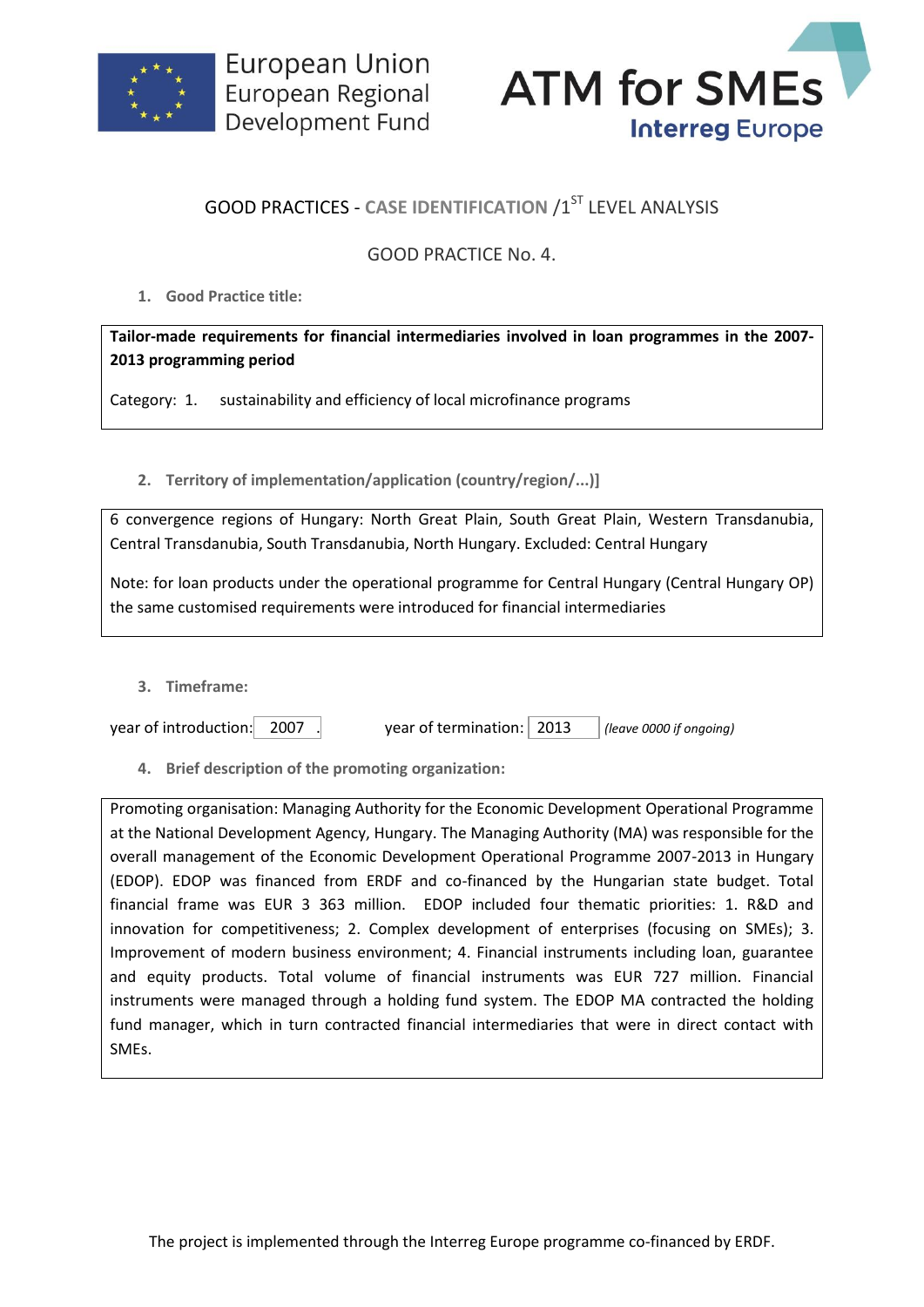



**5. Main objective of the initiative:**

Financial intermediaries involved in loan products included banks, savings cooperatives, non-banking financial enterprises and enterprise development foundations (local enterprise agencies). The Managing Authority applied tailor-made requirements for the intermediaries so that each of these were motivated to participate actively in the programme. The two main conditions at which differential treatment was used: 1) Co-financing rate expected from financial intermediaries, 2) capped single loan volumes offered for final recipient SMEs.

**6. Brief explanation of the initiative:**

The rate of co-financing required from financial intermediaries that took part in the implementation of loan products depended on the type of the financial intermediary. For example at the combined product and the New Szechenyi Loan Programme in the case of local enterprise agencies and financial enterprises the whole amount of loan provided to the final recipient was refinanced by the operational programme. Capital intensive credit institutions had to complete OP resources by 25% of co-financing (moreover banks were excluded from the combined product). The latter were mainly motivated by the opportunity of getting new clients while local enterprise development agencies usually financed their operational cost by mediating loans – particularly such loans that were supported by the state. On the other hand volume of loans offered for SMEs was set lower in the case of enterprises development foundations and higher in the case of non-banking financial enterprises and savings coops (at the combined product: max loan volume for enterprise development foundations EUR 33 000 and EUR 67 000 for financial enterprises and savings coops).

**7. Target group and measures to involve the target group:**

Target group of loan-type financial instruments in EDOP were SMEs that could not receive financing from markets due market inadequacies. Rate of SMEs with problems in getting access to finance was higher than the EU average (27% HU, 14% EU average, 2005) whereas rate of SMEs relying on banks for financing was lower (54% HU, 79% EU average, 2005). Market failures were identified by gap analyses (ex ante assessments) before launching refundable schemes including loan products.

## **8. Innovativeness:**

The tailor made requirements for financial enterprises made it possible that all the various intermediaries find the participation in the loan programmes attractive. Moderate or even 0% cofinancing of enterprise development foundations and financial enterprises eased their perceived lack of capital, whereas low single loan caps helped building a healthy portfolio.